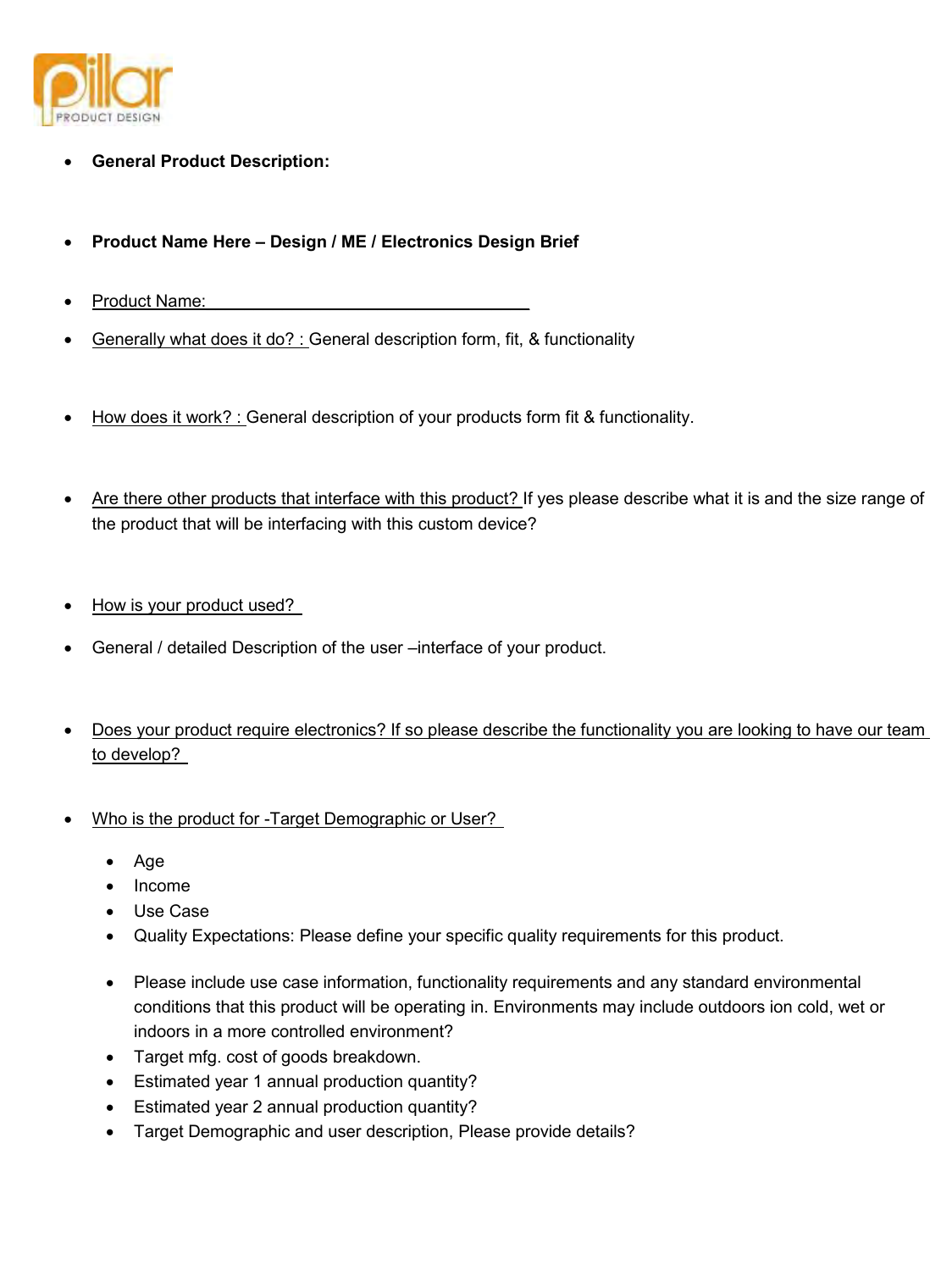## **General Project Goals and Objectives**

- Specific markets or industries that this product will be sold into. Please list viable markets or relevant industries:
- XXXXX
- **XXXXX**
- XXXXX
- **Core features / finishes and functional requirements.**
- Must Have Requirements:
- Wants:
- Likes:

## **Scope of work that you are requesting from Pillar that you need assistance with:**

- Please check all tasks that you are looking for assistance with:
	- o Market Demographic Research. yes / no
	- o User Interface / Experience / Journey. yes / no
	- o Branding / Marketing Collateral. yes / no
	- o Proof of concept fabrication and build. yes / no
	- o Patent IP Research Development yes / no
	- o ID Design Development yes / no
	- o 3D CAD modeling / ME / EE / DFMA(design for mfg. & assembly) yes / no
	- o Product photo-realistic renderings / Animation yes / no
	- o Packaging Development yes / no
	- o Prototype Development yes / no
	- o Supply Chain Development (domestic or overseas?)
	- o Tooling Assistance yes / no
	- o Pilot production yes / no
	- o Mass production yes or no